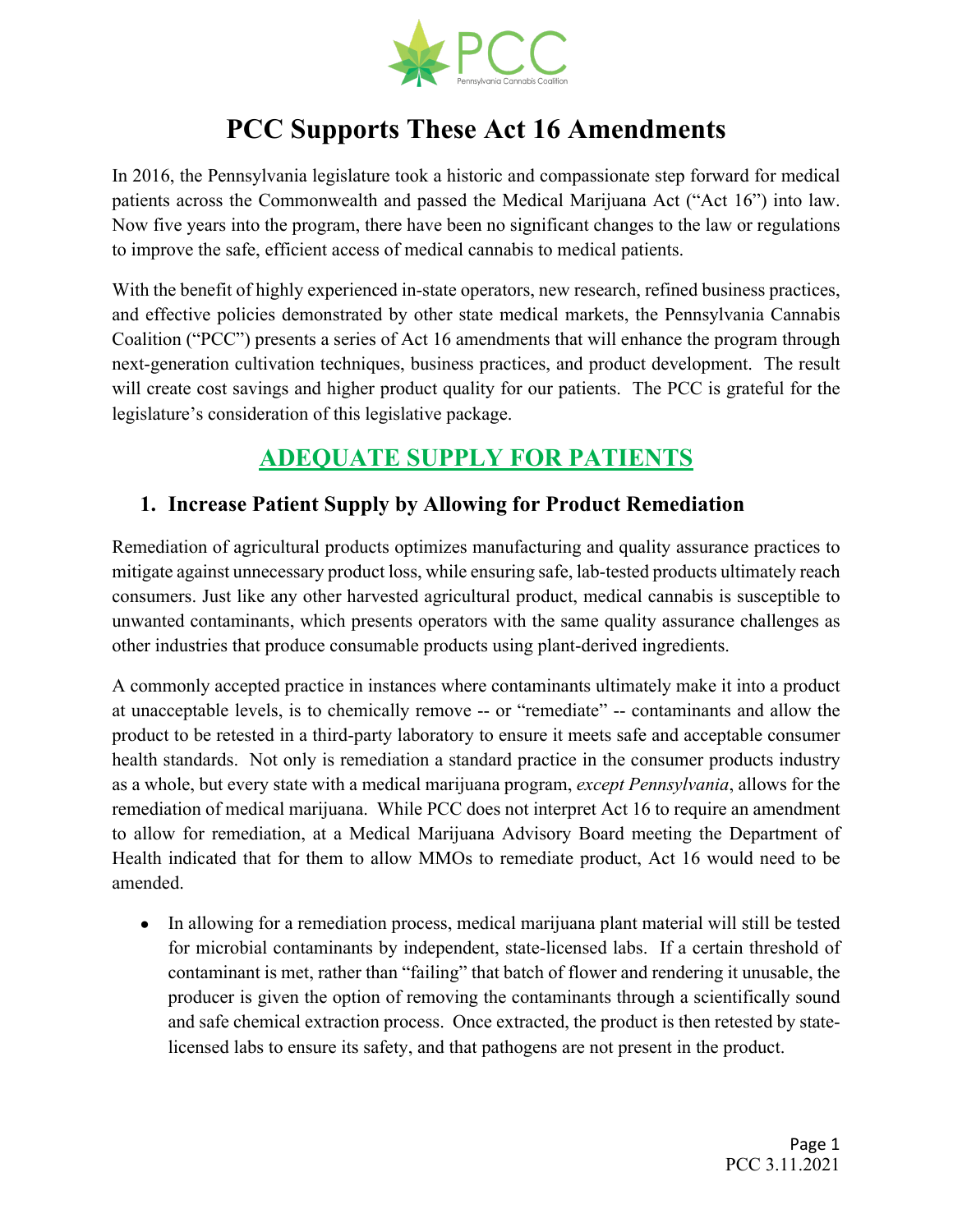

- This extraction process is the exact same safe and established method used to convert the medicinal ingredients in the cannabis flower into an extract for use in manufacturing of topicals, tinctures, edibles, and other medical marijuana products. The process removes microbial contaminants present in the flower, leaving only the usable, extracted oil for final production.
- Every day, thousands of Pennsylvania's patients rely on the ability to access safe cannabis as part of their treatment. Unfortunately, producers have at times been unable to keep up with patient demand for products, in large part, because of unnecessary product losses due to the lack of an approved process for remediation.
- Remediation will allow more plant material to be processed into medicine increasing supply and also helping to reduce patient cost.

#### **Act 16 should be amended to make clear that remediation is allowed, so that our patients have safe and affordable access to medicine as the Legislature intended.**

#### **2. Allow Cannabis Producers to Source and Cultivate New Genetic Strains for Improved Product Quality**

Act 16 explicitly allows grower/processors to source plant material. This is an important part of the PA Medical Marijuana Program, and when implemented, will result in the cultivation of more resilient plants for use in the production of medical products and the development of innovative, new medicines for patients. Although Act 16 and the regulations clearly state the General Assembly's intent to allow for the purchase of plant material among in-state operators, now five years into the program, the Department of Health has not put a process into place for MMOs to obtain new genetics and has refused to let many MMOs exchange seeds and post-harvest material.

However, even if the Department ultimately follows the law and regulations and allowed grower/processors to exchange plant material, Act 16 also does not allow for sourcing of genetic plant materials from out-of-state sources. This limitation substantially limits genetics and product development in Pennsylvania's cannabis industry. Asexual propagation, like cloning, also results in "clonal degradation", a phenomenon that results in weaker, lower yielding plants over generations of reproduction from the same genetic material.

Grower/processors who began cultivation in 2019 are using genetics that are three years old, and there is currently no avenue to obtain and develop new genetic strains from inside or outside of the state. Limiting access to genetics ultimately stifles innovation in the types of medicine available to the patients, and also reduces the potential to propagate and cultivate the healthiest, highest quality plants for use in medicine.

#### **Act 16 should be amended to require the Department to establish a process to facilitate the exchange of plant material between grower/processors, and to silence the statute on the**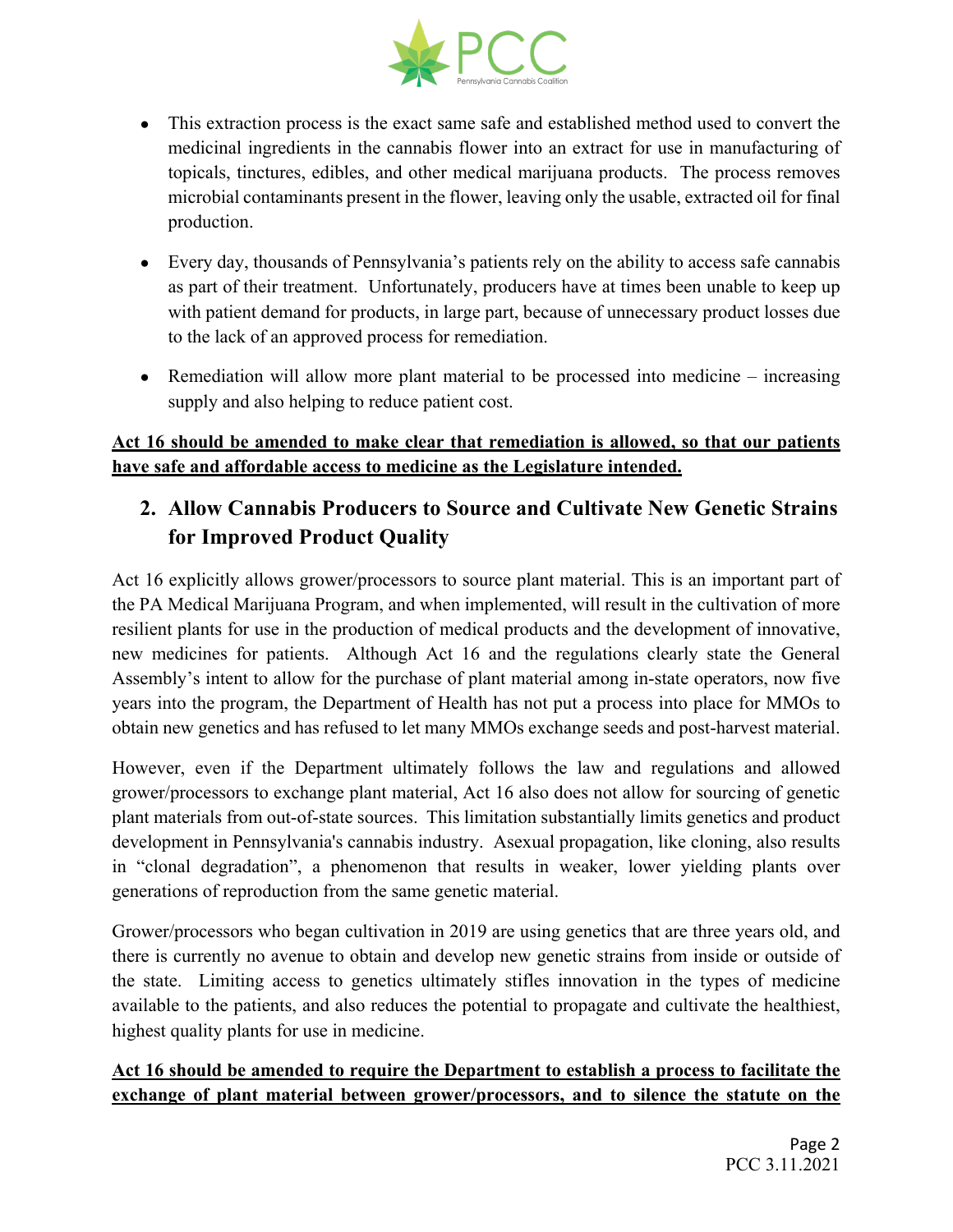

**sourcing of out-of-state genetic material, to give operators the ability to increase the variety of their medical offerings and offer patients products manufactured from the highest quality strains**.

## **3. Allow Hemp-derived Ingredients produced by Pennsylvania Licensed Hemp Growers to be Added to Medical Marijuana to Increase the Supply of High-CBD Products**

Hemp is a member of the cannabis family but is distinguished from medical marijuana because of its very low-THC content. Whether a product is hemp-derived or marijuana-derived, CBD and THC are both cannabinoids derived from the exact same plant species: *Cannabis sativa L*.

Because both hemp and marijuana plants are botanically the same plant and follow similar cultivation and production processes, hemp can be cultivated and processed to yield an extracted product that can meet the strict testing requirements of Pennsylvania's Medical Marijuana Program. Hemp-extracts that contain CBD can also be added as an excipient to medical marijuana. Combining marijuana-derived THC and hemp-derived CBD into medical cannabis can offer a patient a wider variety of product choices that are more appropriate and effective for the patient's individualized treatment plan, unique symptoms, therapeutic need, and body composition.

- There is a demand for medical marijuana products with a high CBD content because CBD has many medicinal qualities without having the psychoactive effects of THC, but currently the cost for medical patients to purchase high-CBD from a dispensary can be a deterrent for care.
- Allowing medical cannabis grower/processors to partner with and source Pennsylvania hemp will help to support in-state farmers and agricultural producers in both industries.
- Just like any THC and CBD product produced in-house by a grower/processor, the final product that incorporates outsourced hemp-CBD ingredients will be subject to third-party, independent laboratory testing, and held to the same standards and regulations that the Department requires for medical cannabis.
- By comparison, mature and highly regulated medical markets such as Michigan, Delaware, Maryland, and New York allow for licensed operators to source and use hemp-derived ingredients in medical marijuana products.

**Act 16 should be amended to allow medical operators to source hemp and hemp extract from entities licensed to grow or process hemp by the Pennsylvania Department of Agriculture or the U.S. Department of Agriculture, subject to the same rigorous testing that medical marijuana products must pass.**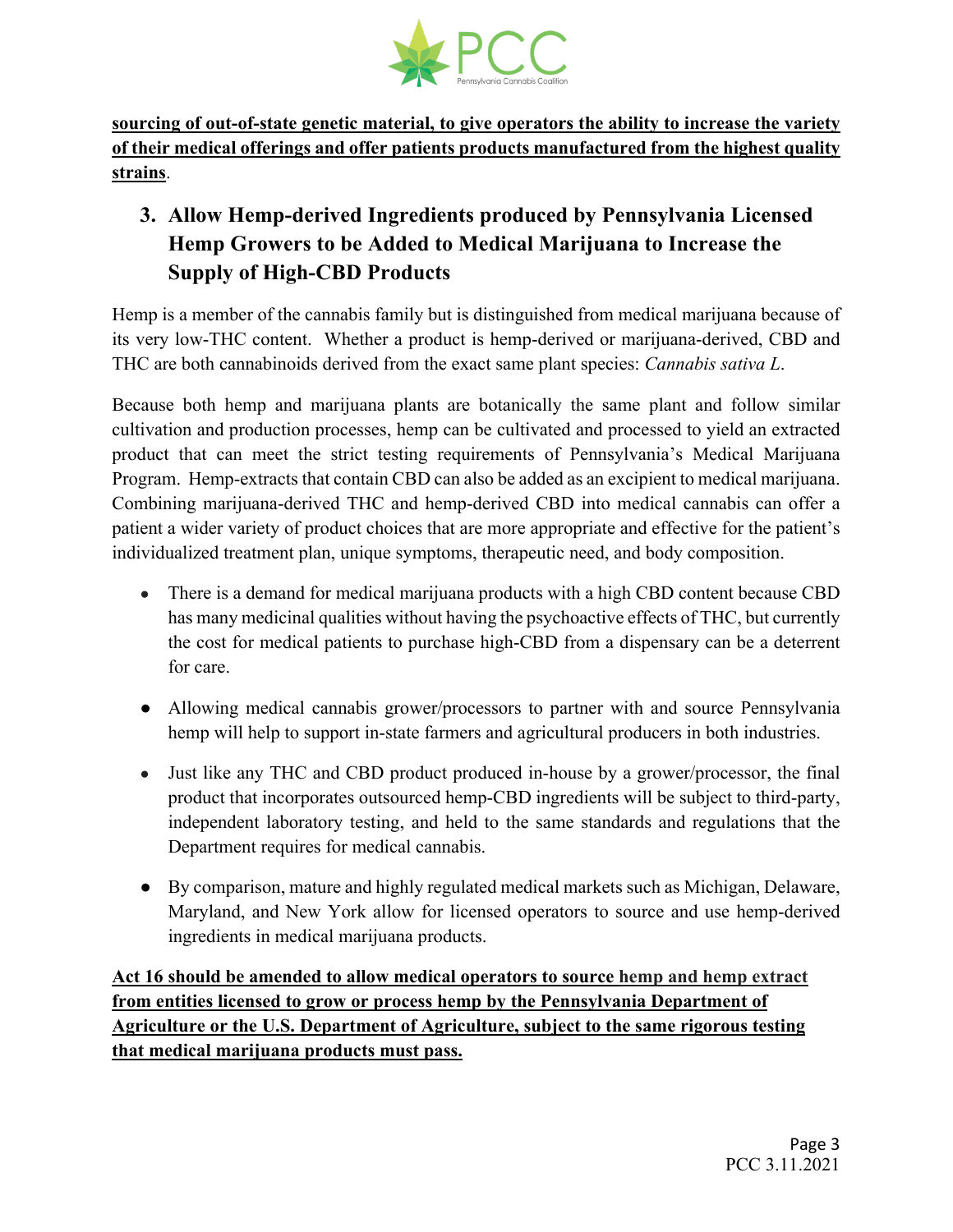

## **4. Allow for the Use of Pesticides as Permitted by the Pennsylvania Department of Agriculture**

Act 16 is clear that additional pesticides should be permitted in the program. However, the Department has refused to introduce new pesticides, which is crippling MMO's integrated pest management programs. In the five years since Act 16 was passed, MMOs have made technological gains in growing medicine in the Commonwealth. However, their abilities to manage destructive pests, which have built high levels of resistance to the currently approved pesticides, are hampered by the Department's refusal to honor the legislative intent of Act 16. Giving the Department of Agriculture the sole authority to approve new pesticides for the program would bring medical marijuana in line with other regulated agricultural products in the state.

#### **Act 16 should be amended to allow additional pesticides products to be added to the Program through a rigorous approval process applied to agricultural products by the PA Department of Agriculture.**

# **PATIENT ACCESS**

### **5. Increase Patient Access by Allowing for Relocation of Dispensaries**

At the inception of the Pennsylvania cannabis program, medical cannabis businesses selected locations for dispensaries based on the best knowledge available at the time, but without any ability to attain tangible information on the best locations to provide products to patients.

Over time, many dispensaries have found that they are not located in areas with significant patient density, resulting in long commutes and inconvenience for patients and caregivers, and reduced sales. At the same time, host municipalities have come to understand that dispensaries are normal retail operations with the need for ample parking, signage, curb-cuts and other incidentals of a traditional retail location and want dispensaries located in their communities to occupy better premises.

Currently, the Department has full discretion over where dispensaries are located, but seldom allows them to relocate -- even within the same town or community to a more optimal retail location. As the General Assembly is aware, this can be detrimental to any retail business, but is particularly self-perpetuating in the medical cannabis context. If a dispensary is located in an area where there are not enough patients, the dispensary may not be able to afford to operate, and be forced to close their doors, resulting in even greater reduction in dispensary access for patients. What's more, the lack of access could turn some medical patients to untested and unsafe cannabis in the illicit market.

Currently, there are more than 30 Pennsylvania counties without a single medical marijuana dispensary. Allowing for relocation would give patients in areas of the Commonwealth that are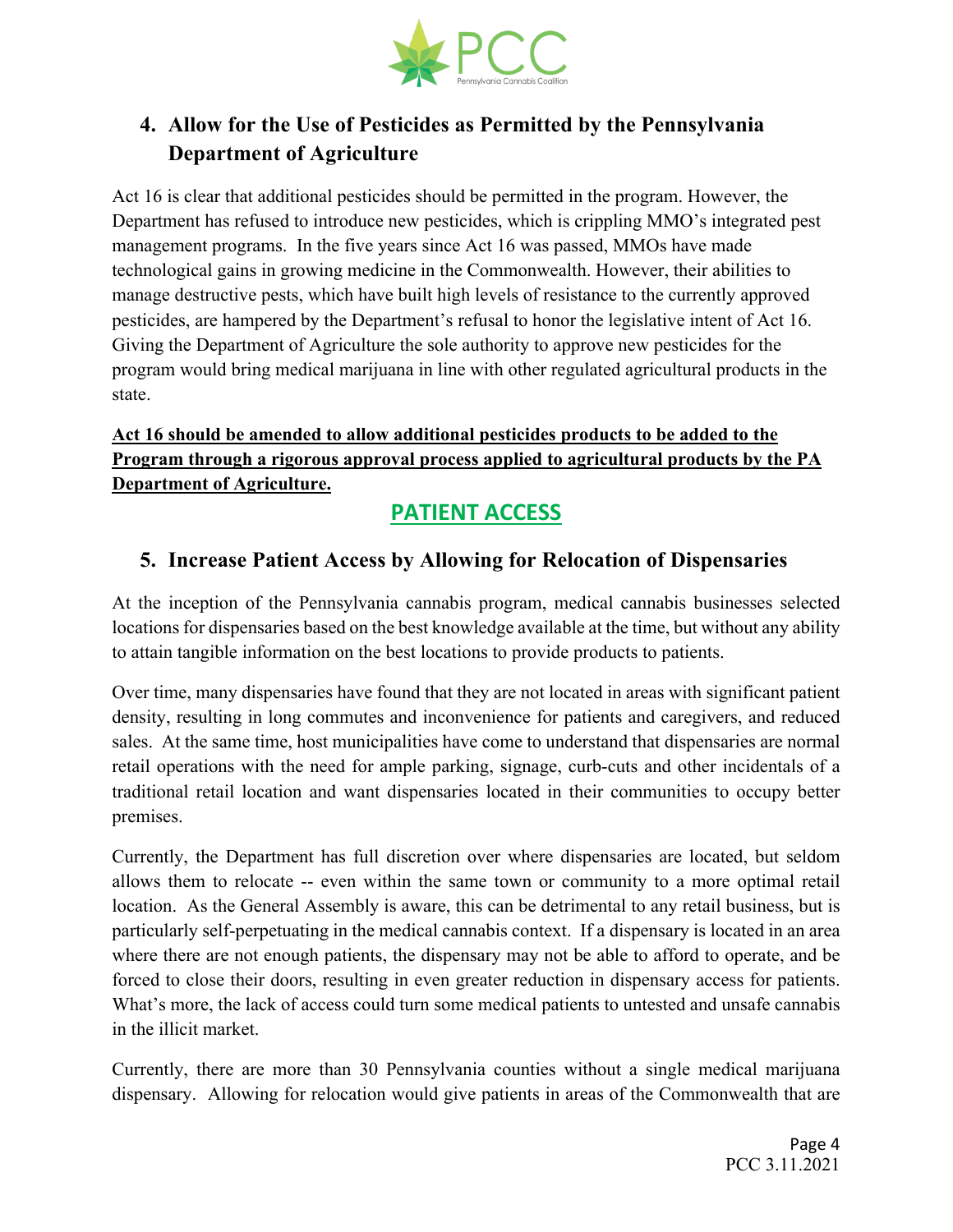

already disadvantaged by sparsely populated resources access to critical and sometimes life-saving therapeutic alternatives to conventional pharmaceuticals. Furthermore, while larger medical cannabis companies may be able to sustain one dispensary that is not profitable, smaller operators cannot, causing closures and further limiting patient access to important medicine. Further inaction will hurt the medical cannabis industry overall, but particularly the smaller businesses.

**Act 16 should be amended to allow dispensaries to relocate within the same region in order to better serve patients.**

### **6. Allow the Use of Application-Programming Interfacing to Increase Transactional Speed, Transparency and Reliability.**

Application-programming interface **(**"API") is a standard computing interface that creates efficiencies between multiple software intermediaries by allowing two different applications to communicate with the other. By way of example, an API allows your smartphone device to communicate with the Starbucks mobile ordering application, without regard for whether your phone is made by Apple, Samsung, Microsoft, or LG. In Pennsylvania, however, all licensees must use a single, captive seed-to-sale tracking software, while nearly every other state allows licensees to choose their own seed-to-sale software, as long as it accurately and reliably "plugs" into the state's own seed-to-sale tracking solution via an API.

Allowing for an API to link with the seed-to-sale inventory tracking software mandated by law and regulation (MJ Freeway) and an interfacing software, will lead to faster access to medical marijuana for patients and will help create competition among seed-to-sale vendors, ultimately delivering a better, more reliable patient experience. Simply put, API integration increases overall operational efficiency.

- Currently, *twenty* individual computer functions, or process steps, are required to dispense medication to patients. This unnecessarily cumbersome process is due to the current regulation prohibiting use of an API. For example, employees are spending several hours per day in a redundant software program updating product lists for patients.
- API integration would remove these unnecessary programming steps, create efficiencies in retail and dispensary operations, and give our personnel more time to focus on what's important -- the safety, security, and positive patient experience within medical cannabis dispensaries across the Commonwealth.
- On average, order fulfillment times are 3-4 times greater for dispensaries without an API integration, resulting in a longer patient wait time.
- On average, patients are spending 2-3 times longer when picking up orders at stores without an API integration, increasing employee and patient interaction times, and thereby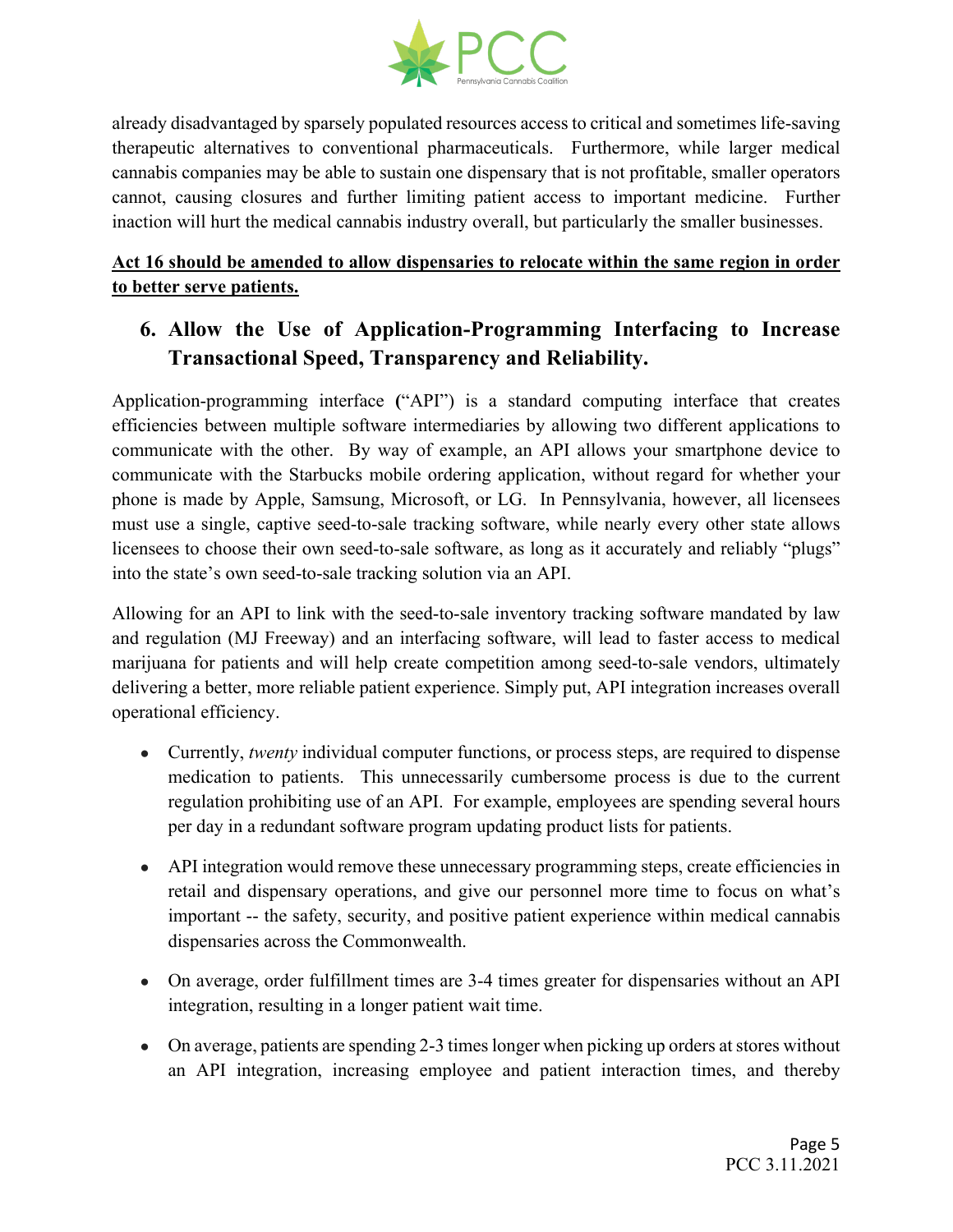

increasing the likelihood of human exposure despite all necessary precautions under the state's Covid-19 emergency guidance.

● By comparison, aside from Utah, every state medical marijuana market in the nation permits API integration for medical marijuana businesses.

**Act 16 should be amended to allow for the use of API. The use of API will allow for streamlined and efficient dispensary operations and better patient service, without maintaining the security and accuracy of our seed-to-sale inventory systems**.

# **Program Modernization**

## **7. Holding Privately Held Companies to the Same Disclosure Requirements as Publicly Held Companies**

Similar to publicly traded MMOs, privately held companies can have hundreds of investors. Act 16 currently requires privately held companies to obtain fingerprints and conduct extensive background checks for every single financial backer, no matter their ownership percentage, but publicly held companies are only required to provide fingerprints and background checks for individuals who hold an interest of 5% or more. Aligning these requirements for privately and publicly held companies will reduce the financial and operational burden on privately held companies, allowing the MMO's to focus on getting medicine to patients. This particularly benefits smaller businesses with limited capital.

**Act 16 should be amended to bring privately held companies in line with publicly held companies, and only require extensive background check requirements on financial backers who own 5% or more of the Company, creating equity amongst business structures in the market.**

### **8. Allow Motion Activated Recording for Video Surveillance to Increase Security While Reducing Costs**

In November 2020 the Department of Health issued guidance via email directing operators that they must record surveillance twenty-four hours a day seven days a week AND retain that footage for two years. While this appears to provide the ability to discover security related issues it actual creates more gaps in coverage as the storage burden stresses security systems causing disruptions. This new interpretation of the regulation is particularly burdensome to smaller MMOs who do not have the capital to absorb the cost of adding hundreds of thousands of dollars of equipment and labor costs related to implementation. Allowing MMOs to use motion activated recording maintains a stringent level of security while allowing for storage of footage that contains motion – dead space and time is not stored. Pennsylvania's security and surveillance requirements are some of the strictest of across the country's medical marijuana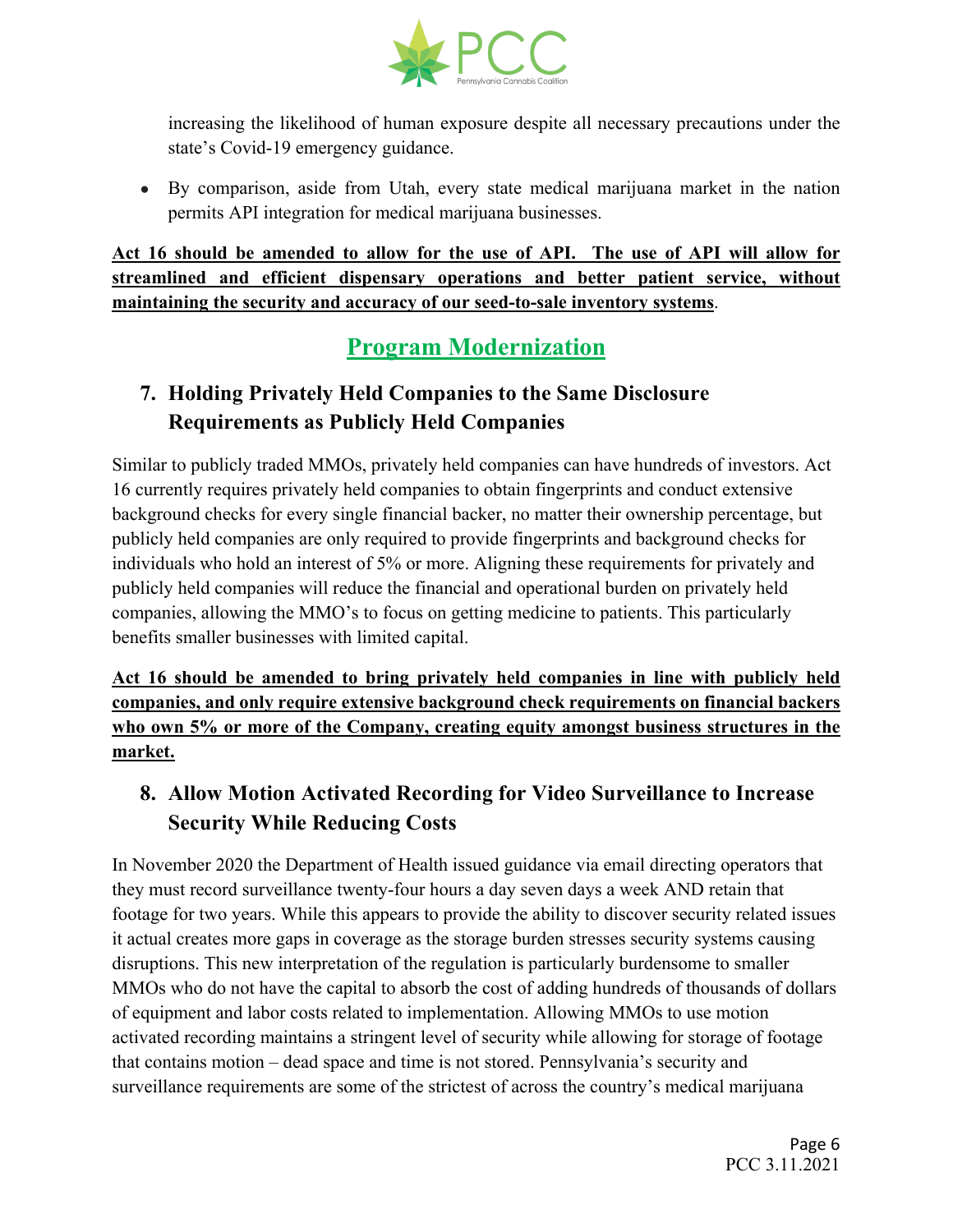

programs. By way of example, the Department of Homeland Security Privacy Impact Assessment for the DHS CCTV Systems (July 18, 2012) stated that data is stored for a maximum of six months and then automatically deleted. Records retrieved pursuant to a suspected crime would be retained until an investigation or enforcement action is completed. The lengthy storage requirements create privacy concerns for individuals being recorded.

PCC authored a detailed memo regarding this suggested amendment that serves as an addendum to this memo.

**Act 16 should be amended to allow motion activated recording for video surveillance at MMO facilities.**

### **9. Elimination of Redundant Testing While Continuing to Provide Patients Medicine Safely and Securely**

Act 16 requires redundant testing of medicine, creating delays in getting medicine to patients while providing no increase in safety. Medical marijuana products undergo extensive testing for microbials and heavy metals before the products are made available to patients. Products that fail final testing are not sold to patients. Final product testing is the safe and efficient standard practice used by the majority of medical marijuana programs. Multiple testing at all different phases of medicine production is redundant and costly. The savings experienced by elimination of redundant testing can be passed on as cost savings to patients.

Similarly Act 16 requires "stability" testing for medical marijuana. This is a standard and worthwhile practice, as it assists MMOs in assuring that their medicinal products are safe to use through the expiration date on products that are available to patients. The current regulations require MMOs and laboratories to stability test medicine that is no longer in stock and past its expiration date. Allowing for stability testing at three-month intervals would reduce the likelihood of out-of-stock medicine being subject to testing again creating cost savings that can be passed on to patients.

#### **Act 16 should be streamlined to eliminate redundant and unnecessary testing requirements.**

#### **10.Removing Marketing and Advertising Approvals from DOH Authority**

Act 16 does not require the Department to approve MMO marketing and advertising. However, the Department's emergency and proposed final regulations require MMO's to have all marketing and advertising approved by the Department. The has created confusion and frustration among operators, as the standard for what will and will not be approved is unclear; further, Act 16 already states the advertising and marketing standard that MMOs must follow. Pennsylvania MMO operators have consistently and responsibly followed the Act 16 requirements governing advertising and marketing. By removing the process of pre-approval MMO's can focus on communicating available medicine to patients in a timely manner.